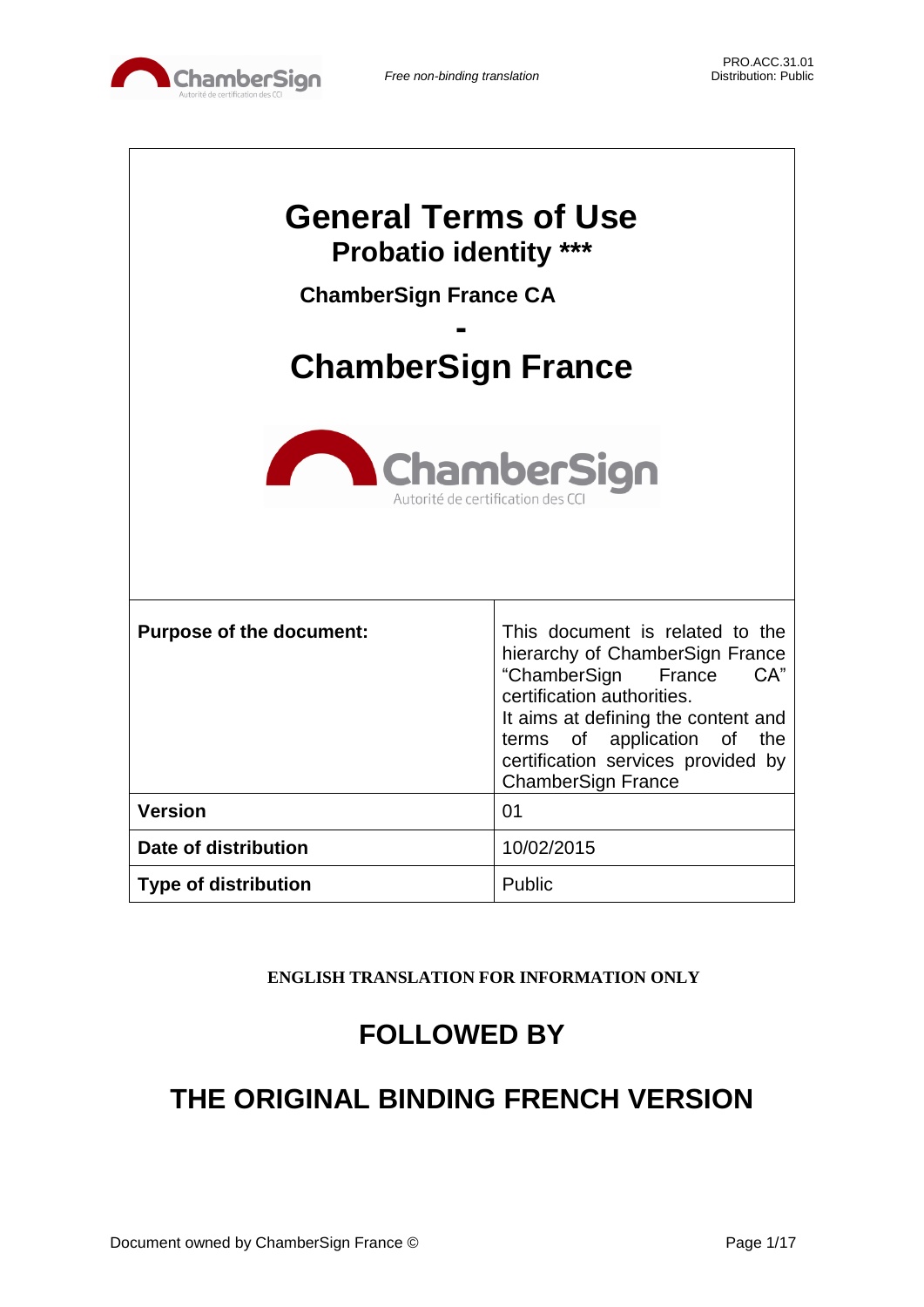

# **CONTENTS**

## **ENGLISH TRANSLATION FOR INFORMATION ONLY**

| 1.               | <b>INTRODUCTION</b>                                       | 3              |
|------------------|-----------------------------------------------------------|----------------|
| $\overline{2}$ . | <b>DEFINITIONS</b>                                        | 3              |
| 3 <sub>l</sub>   | <b>PURPOSE</b>                                            | 5              |
| $\overline{4}$ . | <b>CONTACT</b>                                            | $\overline{5}$ |
| 5.               | <b>TERM - APPLICATION</b>                                 |                |
| 6.               | REQUESTS FOR CERTICATES AND RENEWALS                      | $\frac{5}{5}$  |
| 6.1              | REGISTRATION OF CERTIFICATE APPLICATION FILES             | $\overline{5}$ |
| 6.2              | <b>VERIFICATION OF THE REQUEST</b>                        | 5              |
| 6.3              | <b>REJECTION OF THE REQUEST</b>                           | 6              |
| 6.4              | <b>ISSUANCE OF THE CERTIFICATE</b>                        | 6              |
| 6.5              | <b>ACCEPTANCE OF THE CERTIFICATE</b>                      | 6              |
| 6.6              | <b>ASSISTANCE</b>                                         | 6              |
| 6.7              | <b>RENEWAL</b>                                            | 7              |
| 6.8              | AMENDMENT OF THE CERTIFICATE                              | $\overline{7}$ |
| 6.9              | <b>CERTIFICATE UNBLOCKING</b>                             | $\overline{7}$ |
| 7.               | CONDITIONS FOR USING CERTIFICATES AND RESTRICTIONS        | $\overline{7}$ |
| 8.               | <b>CERTIFICATE VERIFICATION PROCEDURE</b>                 | $\overline{7}$ |
| 9.               | <b>REVOCATION OF THE CERTIFICATE</b>                      | $\overline{7}$ |
| 10.              | <b>CHAMBERSIGN'S OBLIGATIONS</b>                          | 8              |
| 11.              | <b>CLIENT'S OBLIGATIONS</b>                               | 9              |
| 12.              | <b>HOLDER'S OBLIGATIONS</b>                               | 10             |
| 13.              | <b>OBLIGATIONS OF CERTIFICATE USERS</b>                   | 11             |
| 14.              | PRICE AND PAYMENT                                         | 12             |
| 6.10             | 14.1 PRICE                                                | 12             |
| 6.11             | 14.2 INVOICING                                            | 13             |
| 15.              | <b>LIABILITY</b>                                          | 13             |
| 16.              | <b>INSURANCE</b>                                          | 14             |
| 17.              | <b>CONFIDENTIALITY</b>                                    | 15             |
| 18.              | <b>INTELLECTUAL PROPERTY</b>                              | 15             |
| 19.              | PERSONAL DATA                                             | 15             |
| 20.              | <b>TERMINATION OF THE SUBSCRIPTION</b>                    | 16             |
| 21.              | <b>CONSERVATION</b>                                       | 16             |
| 22.              | <b>NULLITY</b>                                            | 16             |
| 23.              | <b>ENTIRE AGREEMENT</b>                                   | 16             |
| 24.              | <b>DISPUTE SETTLEMENT - JURISDICTION - APPLICABLE LAW</b> | 17             |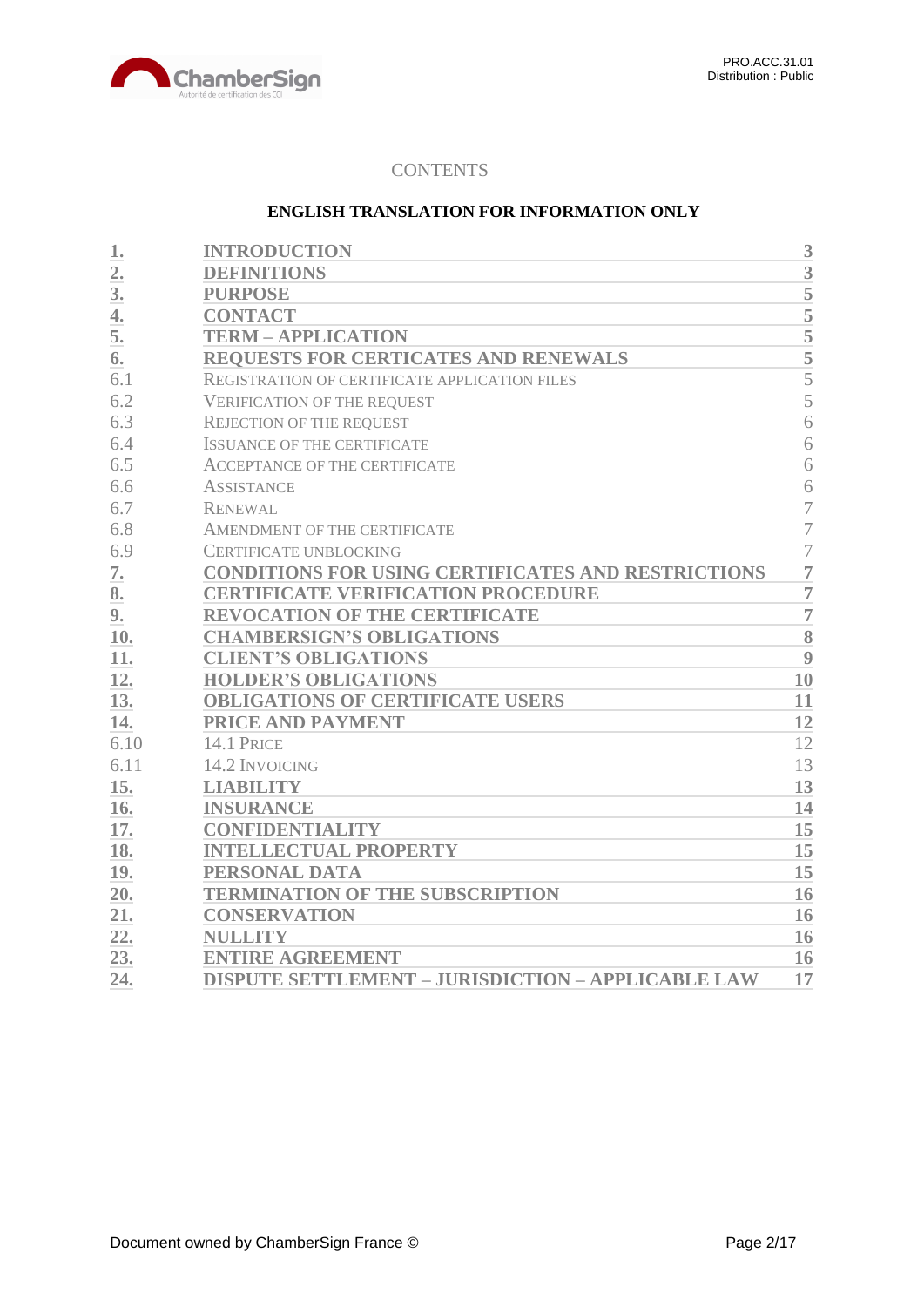

# <span id="page-2-0"></span>**1. INTRODUCTION**

1. ChamberSign France provides its Client and its legal representative, the Holder and the Certificate User with certification services.

2. Any use of the services offered implies the consultation and unreserved acceptance of these General Terms.

3. The Client, its Legal Representative, the Holder and the Certificate User acknowledge that they have read, understood and approved these General Terms and the CP of the Probatio Identity \*\*\* Certificate of ChamberSign France CA 1.2.250.1.96.1.7.1.2.1, accept their content in full and acknowledge that they are bound by all of their provisions.

4. The Client, its Legal Representative, the Holder and the Certificate User acknowledge that they have the necessary skills and means for using the Certificates.

5. The Client, its Legal Representative, the Holder and the Certificate User acknowledge that they are aware of the type, purpose and terms of using the Certificates and have claimed and obtained the information required for using the Certificates in full knowledge of the facts.

# <span id="page-2-1"></span>**2. DEFINITIONS**

6. The terms defined below shall have the following meanings between the parties:

- "User Application": means the application services using Certificates issued by ChamberSign France for purposes of authentication of the Holder;

- "Authentication" means the process which purpose is to verify the identity claimed by a person or a machine (hereinafter an "Entity")

- "Certification Authority" or "CA": means "ChamberSign France" the legal entity which, within an electronic certification service provider (CSP), is in charge, in the name and under the latter's liability, of applying a Certification policy and has the capacity to issue electronic Certificates in relation to this Certification policy. "ChamberSign France" is a Certification Authority qualified in article 7 of decree no. 2001-272 of  $30<sup>th</sup>$  March 2001 taken as application of article 1316-4 of the French Civil Code and regarding electronic signatures;

**-** "Key Pair": means the couple of keys made up of one Public Key and one Private Key, generated in relation to a PKI-type of infrastructure (technical solutions based on Public-key cryptography);

**-** "Registration Office" or "RO": means one of the components of the IGC, approved by CA, intervening to check the identification information of the future Holder of a Certificate, and where necessary other specific attributes, before transferring the corresponding request to the appropriate KMI department;

- "Certificate": means the electronic file certifying that a key pair belongs to the Holder or to the material element or software identified in the Certificate. The Certificate is signed by the Certification Authority;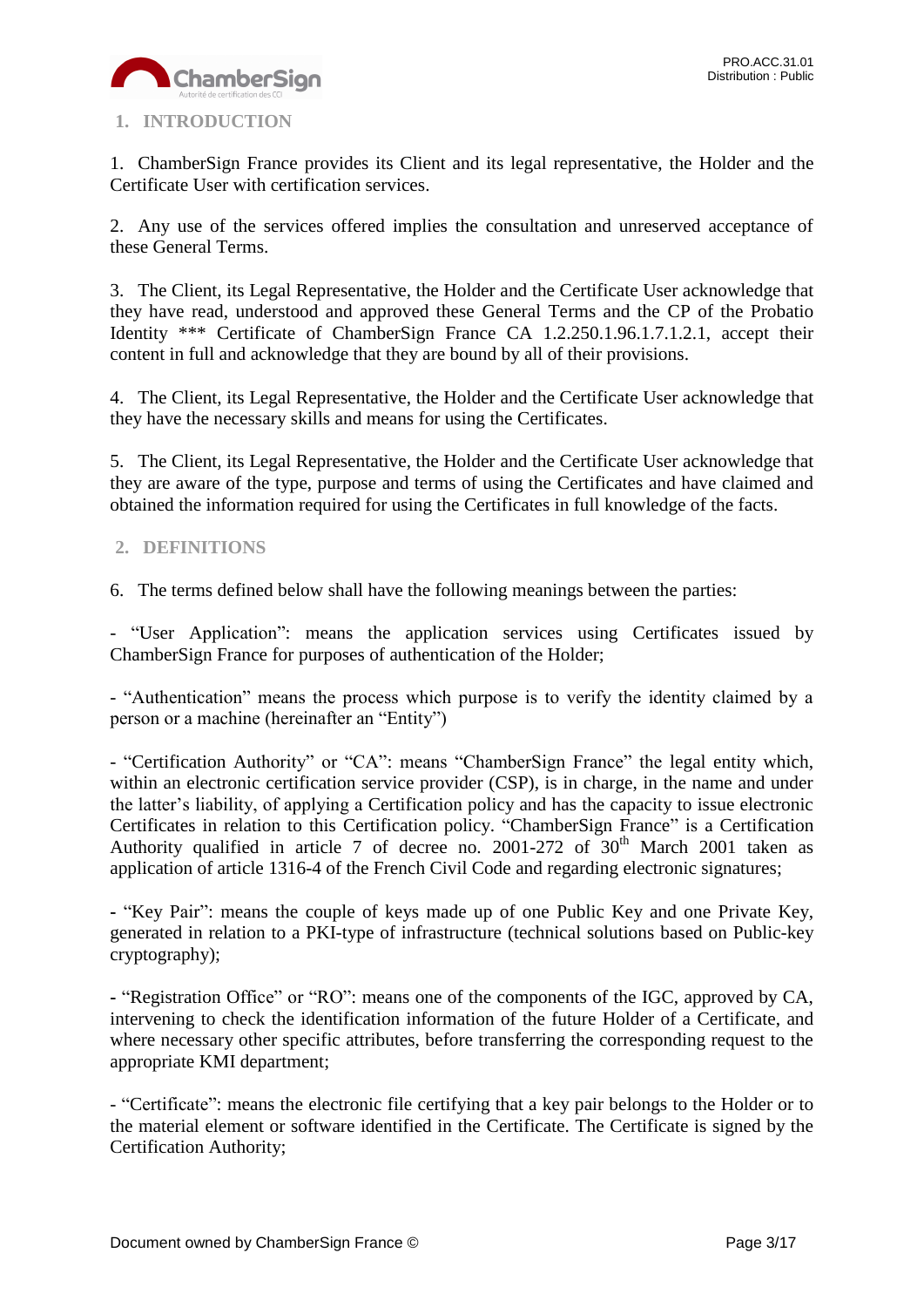

- "Private Key": means a mathematical algorithm the Holder has to retain secretly;

- "Public Key": means a mathematical key disclosed and used to check a data received signature;

- "Client" means the Entity contracting with ChamberSign France to obtain a Certificate Probation Identity \*\*\*. Any obligation binding the Client shall also bind its Legal Representative and the Holder;

- "Compromise": means the disclosure or suspected disclosure or loss of confidential information as a result of infringing a security measure and leading to a possible loss in confidentiality and/or integrity of the data in question;

- "General Terms of Use" or "GTU": means the General Terms of Use herein.

**-** "Confidential Data": means together the Certificate Private Key, the withdrawal code and the activation code of the Private Key, which are the holder's strictly personal data which should absolutely be kept secret;

- "Entity": means the administrative authority or company defined broadly, i.e. also privatelaw legal entities such as associations;

- "Key Management Infrastructure" or "KMI": means the series of components, functions and processes devoted to managing cryptographic keys and their certificates used by trustworthy services; hereafter referred to as "KMI";

- "LAR": means the list of Certification Authority revoked Certificates;

- "CRL": means the certificate revocation list;

- "OID": means the object identifier identifying the Certification Authority's Certification Policy;

**-** "Certification Policy" or "CP": means the series of rules and exigencies, identified by a name (OID), defining the standards with which ChamberSign France complies in relation to these terms and indicating the applicability of a Certificate to a particular community and/or to a class of applications with shared security standards;

- "Holder" : means the physical person identified in the Certificate as holder of the Private Key corresponding to the Public Key within this Certificate;

- "Legal Representative": means the Client's legal representative

**-** "Revocation": means the action which aims at ceasing the validity of the certificate which has been revoked is recorded on the CRL;

**-** "Electronic Signature": means the use of a reliable identification process guaranteeing its relation with the deed to which it is attached, in accordance with applicable legislation;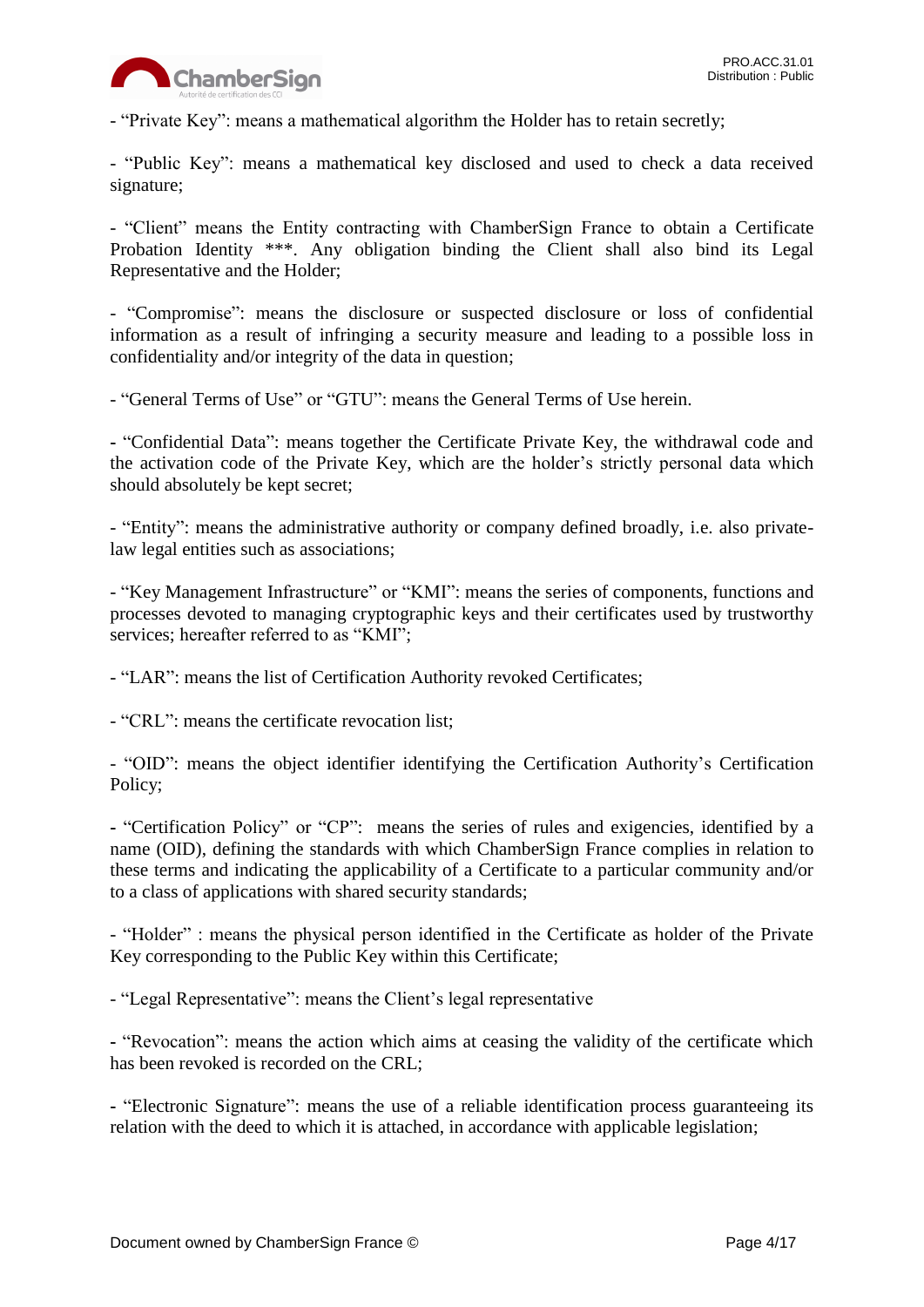

- "Certificate User": means the entity or private individual receiving a Certificate and who relies on it for checking an authentication value from the Holder;

# <span id="page-4-0"></span>**3. PURPOSE**

7. These GTU aim at defining the terms under which the Client can use the Certificates provided by ChamberSign France as Certification Authority in accordance with it Certification Policy.

## <span id="page-4-1"></span>**4. CONTACT**

8. Any request can be addressed to ChamberSign France – 46, avenue de la Grande Armée – 75858 PARIS Cedex 17.

#### <span id="page-4-2"></span>**5. TERM – APPLICATION**

9. These GTU are binding on the Client, as from their signature or, in the absence of signature, as from the first use of the Certificate, which imply full and complete acceptance of the GTU. The Client vouches for these GTU being respected by the Certificate User.

10. The GTU are concluded and shall remain binding throughout the whole lifetime of the Certificate, a non-renewable three years long period, without prejudice to any updates and changes to them that ChamberSign France commits to transmit to the Client.

11. Any use of the Certificate after the amendments or updates of the GTU implies full and complete acceptance of the new GTU by the Client.

#### <span id="page-4-3"></span>**6. REQUESTS FOR CERTICATES AND RENEWALS**

<span id="page-4-4"></span>**6.1 REGISTRATION OF CERTIFICATE APPLICATION FILES**

12. The Holder, the Legal Representative of the Client may make a Certificate request by completing the Certificate request form on the ChamberSign France website: [www.chambersign.fr.](http://www.chambersign.fr/)

13. The supporting documents to be enclosed when making an initial Certificate request are specified in the subscription form.

14. The Client must send the required supporting documents by post, or present them directly to the RO.

#### <span id="page-4-5"></span>**6.2 VERIFICATION OF THE REQUEST**

- 15. The RO performs the following operations:
	- checks and confirms the identity of the future Holder;
	- checks the coherency of the supporting documents presented;
	- ensures that the future Holder is aware of the terms applicable for using the Certificate and of the GTU.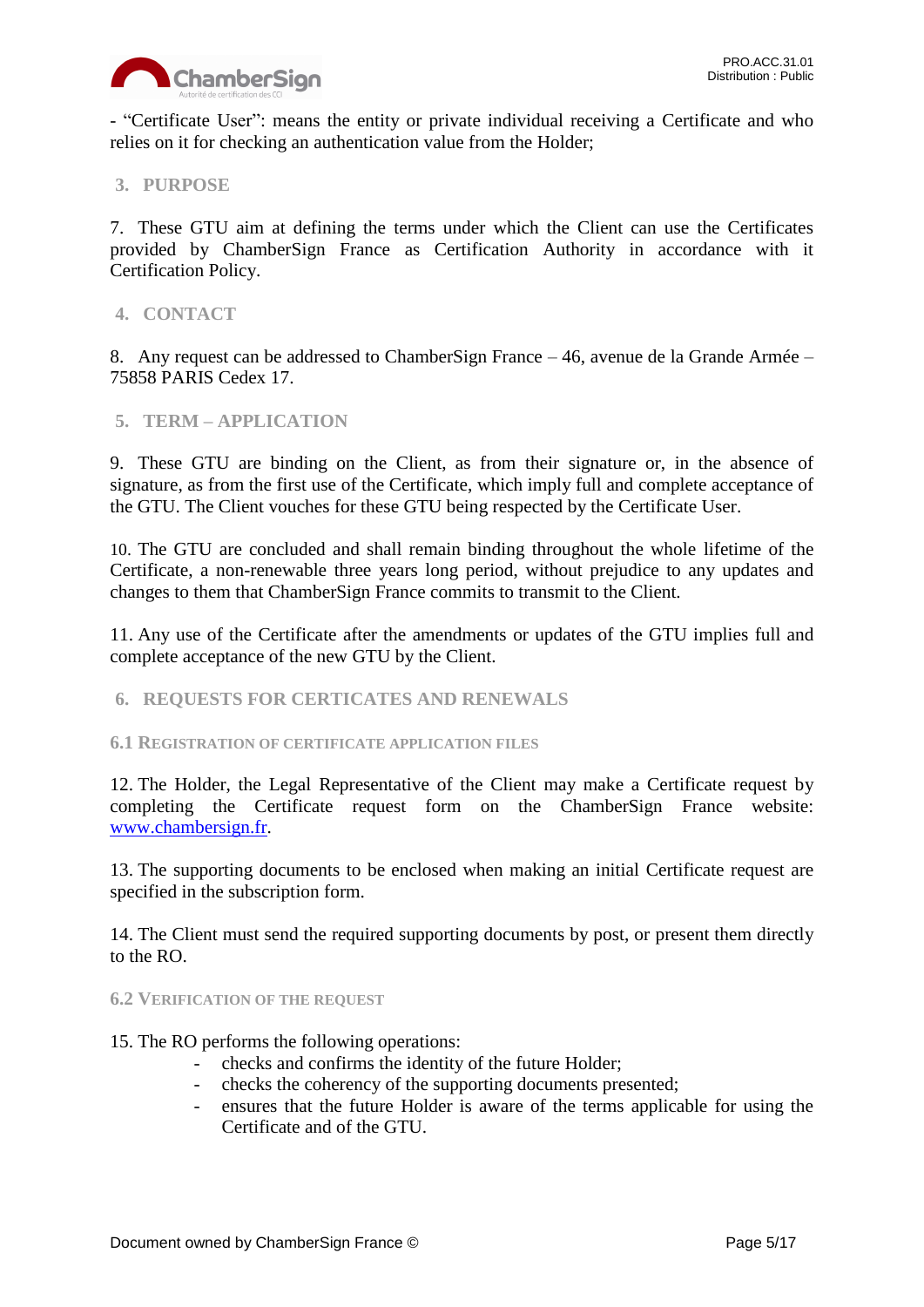

#### <span id="page-5-0"></span>**6.3 REJECTION OF THE REQUEST**

16. In the case of missing documents and after a reminder regarding the supply of these documents, the RO reserves the right to reject the certificate request.

17. It informs the Holder, or the Legal Representative of the Client.

#### <span id="page-5-1"></span>**6.4 ISSUANCE OF THE CERTIFICATE**

18. After Authentication of the origin and verification of the integrity of the request sent by the RO, ChamberSign France generates the Certificate, the Holder's Key Pair, his/her authentication mechanism, the activation codes and every element needed to a proper functioning of the Certificate.

19. Each certificate request is subject to a one-on-one meeting of the Holder with an RO or a ChamberSign France representative.

20. The availability of the Certificates issued by ChamberSign France after the registration process gives rise to the issue of an availability notice via email sent to the Holder who should follow the instructions set out in the said message in order to withdraw them.

21. The Probatio Identity \*\*\* Certificates are generated on Gemalto MultiApp ID IAS ECC physical mediums.

22. , The physical media and ChamberSign France Certificates are collected from the RO, within two months from receipt of the message informing the Holder of the availability of the **Certificates** 

23. ChamberSign France reserves the right to abandon the Certificate issuance process if the Holder has not come forward to collect his/her Certificate 2 months after the said message.

<span id="page-5-2"></span>**6.5 ACCEPTANCE OF THE CERTIFICATE**

24. Following its withdrawal, the Holder must test his/her Certificate by using the service provided for this purpose on the ChamberSign France website.

25. The Holder is required to inform ChamberSign France of any inaccuracy or fault in the Certificate within seven business days following the collection of the Certificate, in order for the latter to be revoked and a new one provided.

26. The holder tests and accepts explicitly his/her certificate.

#### <span id="page-5-3"></span>**6.6 ASSISTANCE**

27. In order to assist the Holder, technical instructions on using the Certificate are delivered to him/her during the one-on-one meeting and a telephone assistance or hot line is available on 08 92 23 02 52 (0.34 Euros incl. taxes per minute in Metropolitan France only) from 9a.m. to noon and from 2p.m. to 5p.m., on business days.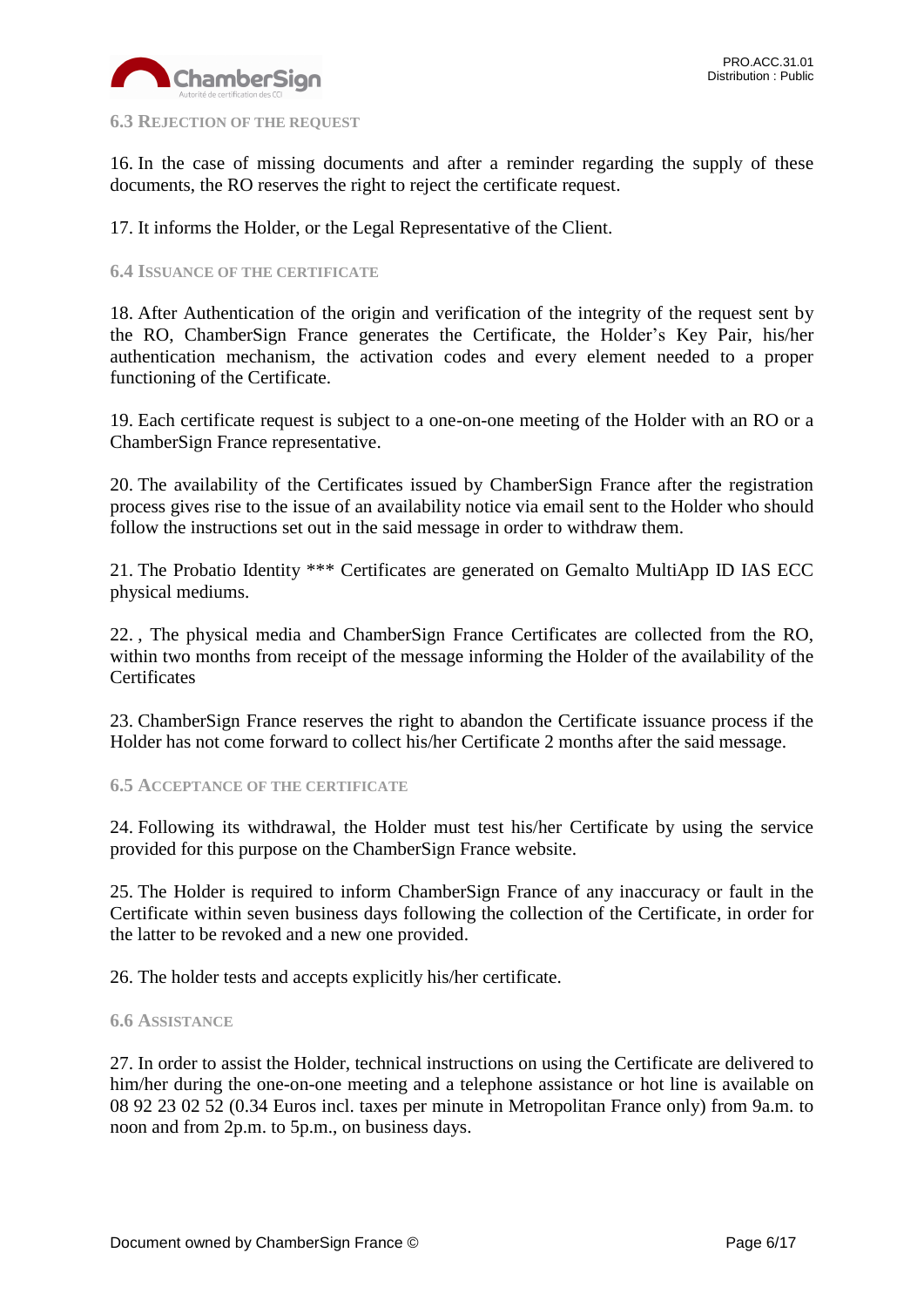

28. A tutorial and a FAQ section are available on the ChamberSign France website at the following address: [http://www.chambersign.fr.](http://www.chambersign.fr/)

<span id="page-6-0"></span>**6.7 RENEWAL**

29. The Certificate cannot be renewed.

#### <span id="page-6-1"></span>**6.8 AMENDMENT OF THE CERTIFICATE**

**30.** The amendment of a Certificate corresponds to changes in information without changing the Public Key. **ChamberSign France does not make any amendment to a Certificate.** 

31. In the case of a change in the information contained in the Certificate, the Certificate will be revoked and a new Certificate request must be made, in accordance with the terms and conditions set out in the GTU.

#### <span id="page-6-2"></span>**6.9 CERTIFICATE UNBLOCKING**

32. If the Certificate is blocked, notably consequently to a PIN code error, any unblocking shall be performed by ChamberSign France.

33. Any unblocking request shall be preceded by the necessary Java software installation on the Holder's computer.

34. Any unblocking attempt directly performed by the Holder or the Client, through the device driver, may cause a malfunction of the physical medium at the expense of the client.

## <span id="page-6-3"></span>**7. CONDITIONS FOR USING CERTIFICATES AND RESTRICTIONS**

35. The use of the Holder's Private Key and of the Certificate must remain strictly limited to Authentication and electronic signature services.

36. The Certificates must not be used for personal purposes.

37. For signature purposes, ChamberSign France's liability may not be engaged for losses caused by the use of the qualified Certificates for transactions exceeding an amount of  $\epsilon$ 500 000, which corresponds to their use threshold

## <span id="page-6-4"></span>**8. CERTIFICATE VERIFICATION PROCEDURE**

38. ChamberSign France undertakes to provide, 24h/24 a consultancy service on its [www.chambersign.fr](http://www.chambersign.fr/) website enabling to check the validity of the Certificates it has issued.

39. The information made available by ChamberSign to the Certificate User will enable the latter to check and validate the status of a Certificate and of all of the corresponding Certification chain.

## <span id="page-6-5"></span>**9. REVOCATION OF THE CERTIFICATE**

40. A certificate may be revoked by ChamberSign for the following reasons: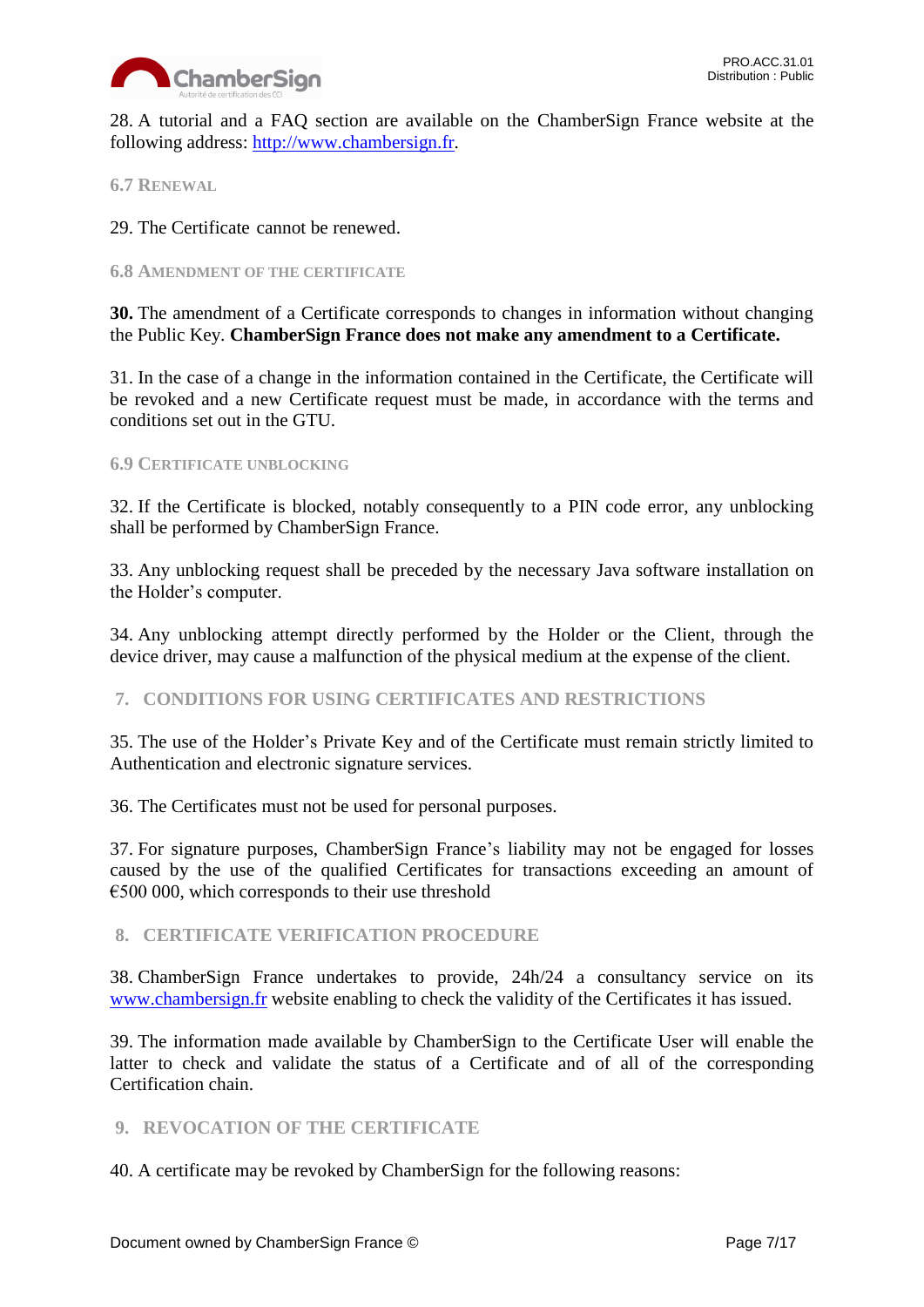



- amendment in information contained in the Certificate;
- inaccurate information provided in the registration file;
- lack of payment of the price of the Certificate by the Client;
- possible or proved compromise of the Holder's Private Key;
- malfunction of the physical medium or its associated device driver;
- lack of respect by the Holder of the rules for using the Certificate;
- lack of respect by the Holder and/or the Client of ChamberSign France's CP obligations;
- performance of fraudulent operations;
- termination of the subscription;
- request for revocation of the Certificate by the Client;
- end of the Holder's office or employment with the Client, for whatever reason : death, resignation, etc;
- Theft or loss of the Certificate's physical medium;
- cessation of the Client's activity.

41. Request to revoke the Certificate may be made at any time by registered letter with confirmation of receipt sent to the RO, or online from the following website: [www.chambersign.fr.](http://www.chambersign.fr/)

42. The revocation request may be made by the following persons:

- the Legal Representative of the Client;
- the Holder;
- ChamberSign France.

43. In case of a theft or loss or the physical medium and when several Certificates are stored on the same medium by the Holder, the Holder's revocation request shall include all of these Certificates.

44. The revocation request shall undergo a verification procedure regarding the person making the request and their authority in relation to the Certificate.

45. The Holder receives confirmation of this revocation, by email.

46. The Holder acknowledges and accepts that he will bear all responsibility for any use of the Certificate after having become aware of the occurrence of any of the above-mentioned events, without prejudice to any legal action for liability that ChamberSign France reserves the right to instigate against the Holder.

## <span id="page-7-0"></span>**10. CHAMBERSIGN'S OBLIGATIONS**

47. ChamberSign France allocates an OID to its CP which is included in the corresponding Certificates that it undertakes to have evolved in the case of evolution in its CP.

48. It undertakes to ensure the control by the RO of the identification of the Holder, and the Legal Representative wishing to obtain a signature Certificate.

49. ChamberSign France undertakes to perform the certification services in accordance with the terms and conditions and subject to the restrictions of these GTU.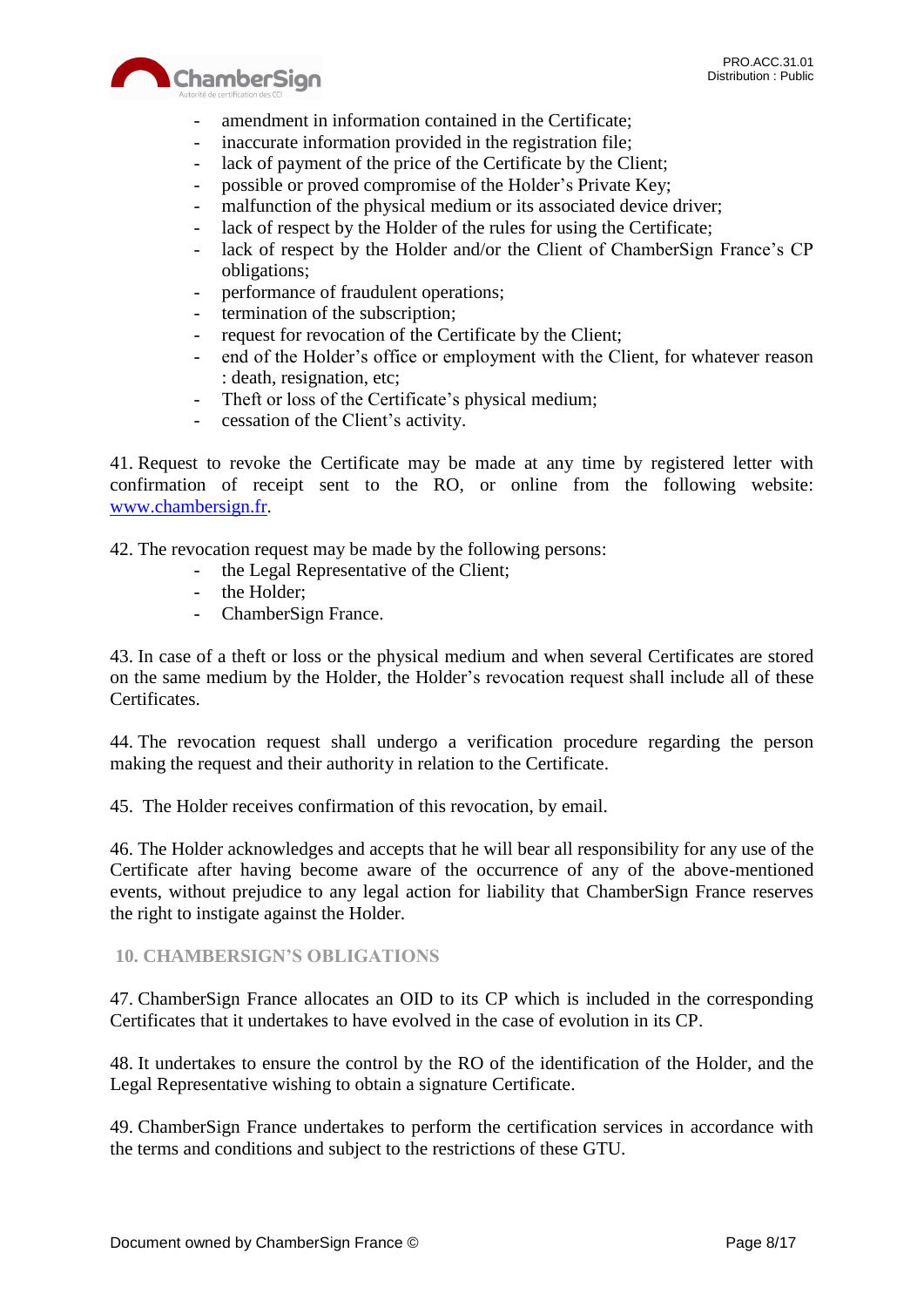

50. ChamberSign France undertakes to show the Users of its Certificates, upon request, that it has issued a Certificate for a given Holder and that this Holder has accepted the Certificate.

51. It undertakes to endeavour to create and issue Certificates that contain information deemed as accurate.

52. For this, ChamberSign France undertakes to ensure that the Certificate application file is complete, and that the documents provided apparently comply.

53. It undertakes to ensure that the Certificate is delivered to the Holder within a period of 48 hours as from receipt of a full file by the RO.

54. It undertakes to establish, by issuing a Certificate, a link between the identity of a person and the information contained in the said Certificate.

55. Should the Client's Legal Representative use the services of an assignee, the RO undertakes to inspect the assignee's identity and to check the existence of an authorisation signed between the Client's Legal Representative and the assignee.

56. The assignee shall be responsible for the validity of the mandate granted by the Client or its Legal Representative and undertakes to give the RO a declaration to that effect.

57. ChamberSign France takes all reasonable steps to ensure that the Holders are aware of their rights and obligations regarding the use and management of the keys, the Certificates and the equipment and software used for the purpose of the KMI.

58. ChamberSign France takes all necessary measures in order to cover its liability related to its operations and/or activities and possesses the financial stability and resources required for working in compliance with the CP.

59. ChamberSign France has a general obligation of surveillance as regards the security and integrity of the Certificates issued by it or one of its components.

60. ChamberSign France undertakes to ensure the proper functioning of the Certificates that it issues.

# <span id="page-8-0"></span>**11. CLIENT'S OBLIGATIONS**

61. The Client and its Legal Representative undertake to respect the provisions of the GTU.

62. The Client and its Legal Representative are liable for managing the Certificates issued to their employees, assignees or agents in the scope of the subscription contract, and vouches that every Certificate Holder shall comply with the provisions of the GTU and that no fraud or failure will be committed. In this respect, the Client and its Legal Representative notably ensure that the Holder shall:

- Not make any personal use of the Certificates;
- Not communicate information relative to the creation or modification of the Certificate during the lifetime of the Certificate;
- Respect the revocation procedure as set forth in article 8;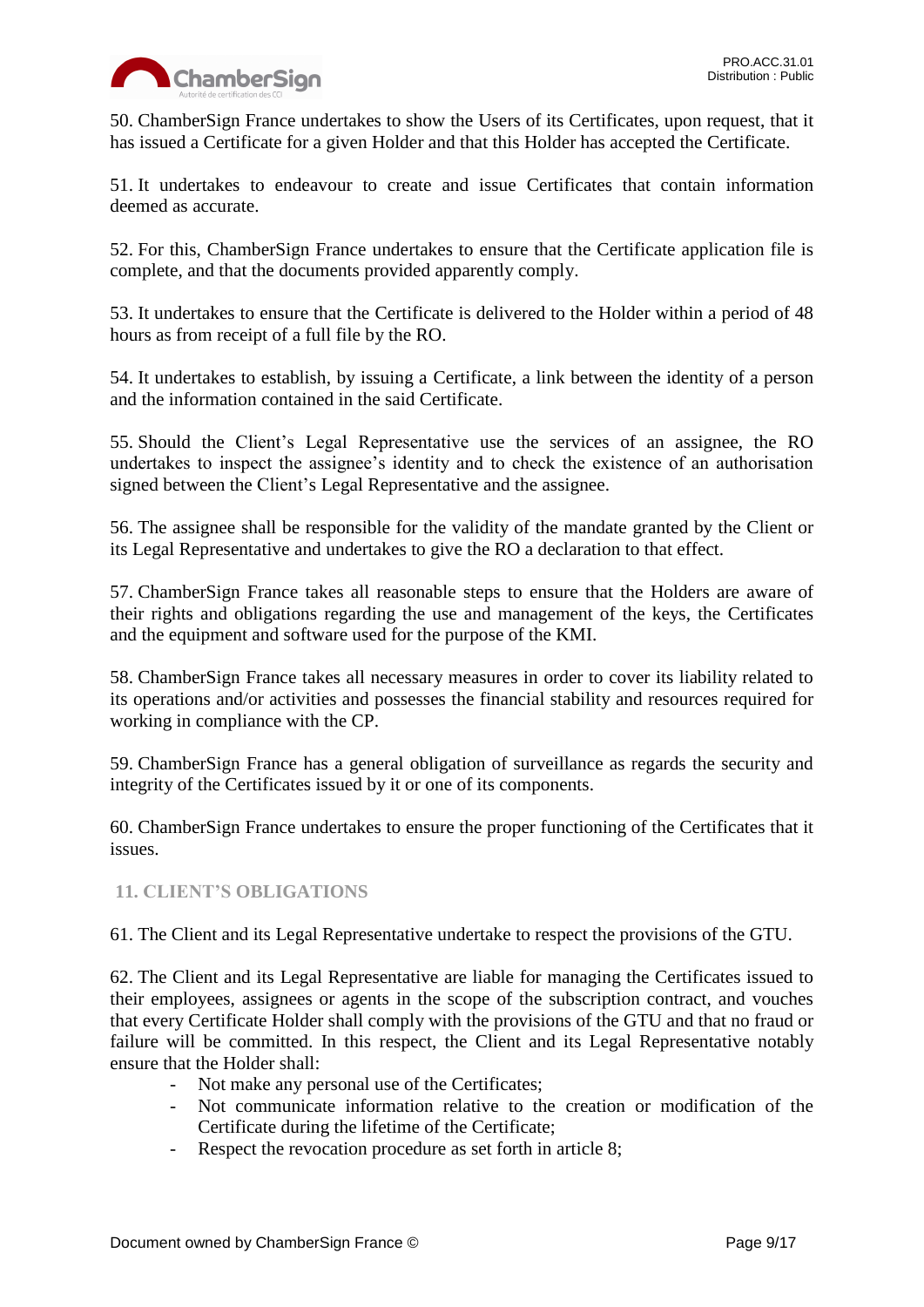

- Keep secret and in a secure manner the confidential data and the Certificate physical medium.

63. The Client and its Legal Representative undertake to provide all useful, accurate and updated information for creating and managing the certificates.

64. The Client and its Legal Representative undertake to inform the related RO with any amendments regarding the information contained in the Certificate, by letter with the supporting documents required, within 30 days from their occurrence. Otherwise, ChamberSign France reserves the right, once the period has passed, to revoke the Certificate (or rescind the subscription).

65. The Client and its Legal Representative vouch for the accuracy of the information provided and the comprehensiveness of the supporting documents required for the registration of the Certificate.

66. The Client and its Legal Representative acknowledge and accept that the information provided in this respect is kept and used by ChamberSign France in order to manage the Certificates in accordance with the conditions stipulated by law and in particular those regarding the protection of personal data.

67. The Client and its Legal Representative acknowledge being informed of the installation condition of the ChamberSign France Certificates. In particular, the Certificate is the subject of a tutorial available on the ChamberSign France website.

68. The Client and its Legal Representative shall choose equipment and software providing the necessary security for the installation and protection of the Certificates and materiel support.

## <span id="page-9-0"></span>**12. HOLDER'S OBLIGATIONS**

69. The Holder commits to give any necessary, accurate and updated information for the creation and managing of Certificates for their duration.

70. The Holder vouches the accuracy of the given information and of the comprehensiveness of the supporting documents required for the registration of the Certificate.

71. He acknowledges and accepts that the information provided in this respect is kept and used by ChamberSign France in order to manage the Certificates in accordance with the conditions stipulated by law and in particular those regarding the protection of personal data.

72. The Holder informs ChamberSign France of any amendment regarding the information contained in his/her Certificate. In the case of a lack of prior information from the Holder to ChamberSign France, ChamberSign France's liability may not be engaged in case of discrepancies between the information and reality.

73. ChamberSign France reserves the possibility to perform random checks regarding the accuracy of the information contained in the Certificate.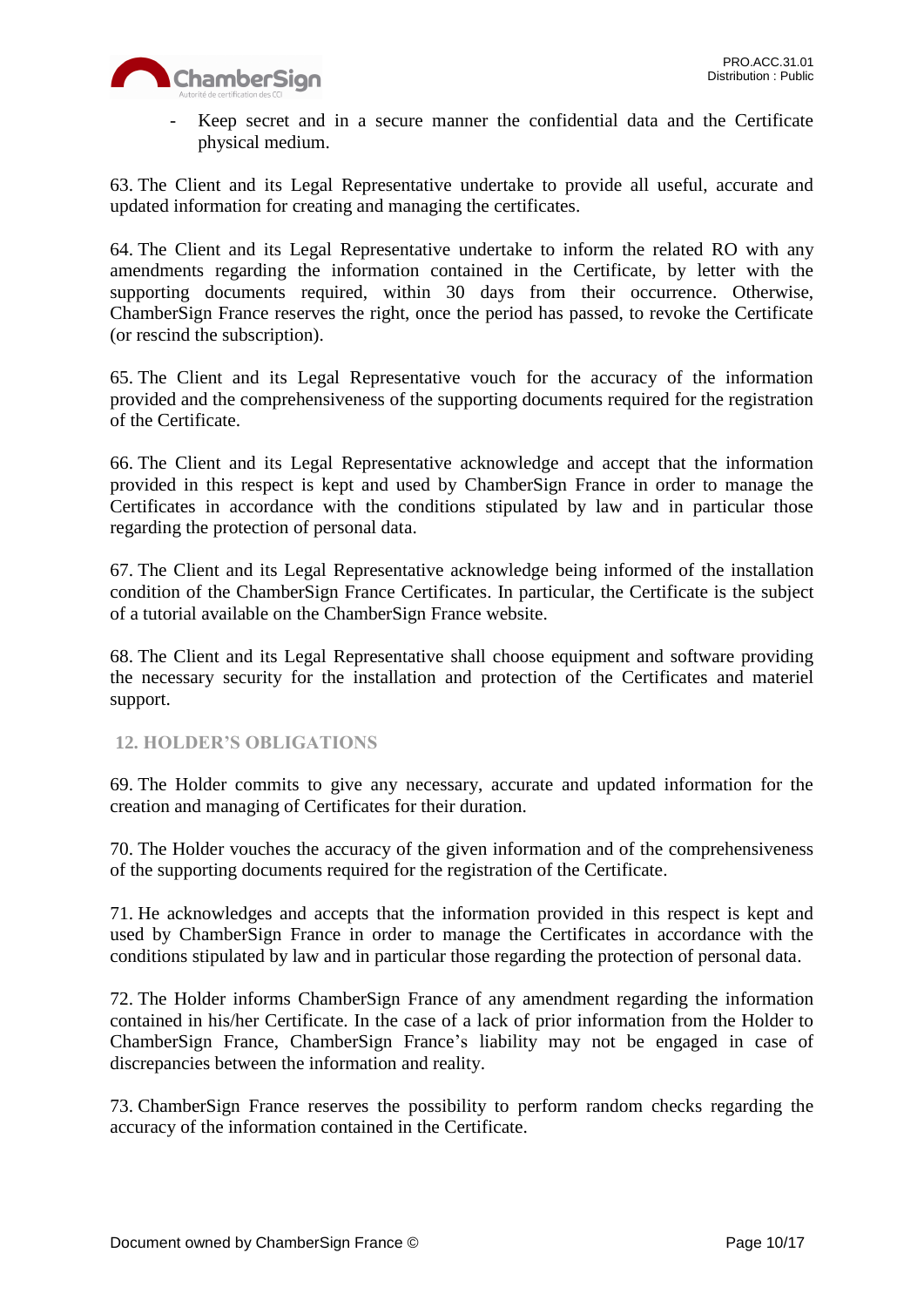

74. The Holder commits to inform the related RO with any amendments regarding the information contained in the Certificate, by letter with the supporting documents required, within a period of 30 days as from their occurrence. Otherwise, ChamberSign France reserves the right, once the period has passed, to revoke the Certificate.

75. The Holder acknowledges that he/she has been informed of the conditions of installing the Certificates and of the tutorial available on the ChamberSign France website.

76. The Holder chooses equipment and software providing security in keeping with his/her needs for the installation and protection of the Certificates and physical media.

77. The Holder undertakes to respect the authorised uses of the Key Pairs and Certificates.

78. The Holder protects his/her Private Key by means that are adapted to his/her surroundings. He notably commits to not communicate his PIN code or his security questions' answers to a third party.

79. The Holder protects his/her activation data and, where appropriate, implements it.

80. The Holder protects the access to his/her Certificates base.

81. The Holder respects the conditions of using his/her Private Key and the corresponding Certificate.

82. The Holder must make, immediately, a revocation request of his/her Certificate in the case of compromise or suspected compromise of his/her private key (or the activation data).

83. The Holder undertakes not to deliver the Certificate attributed to him/her or the protection codes of this Certificate.

84. The Holder is informed that the personal identity information may be used as elements of authentication during the revocation request.

<span id="page-10-0"></span>**13. OBLIGATIONS OF CERTIFICATE USERS**

85. The Certificate Users undertake to respect these GTU.

86. The Certificate Users check and respect the purpose for which a Certificate has been issued.

87. The Certificate Users check that the Certificate issued by ChamberSign France is referenced at the security level and for the level of trust required by the application.

88. For each of the Certificates of the certification chain, from the Holder's Certificate to the root certification authority, the Certificate Users check the status of the Certificate and in particular the digital signature of ChamberSign France, issuer of the Certificate in question, and inspect the validity of this Certificate.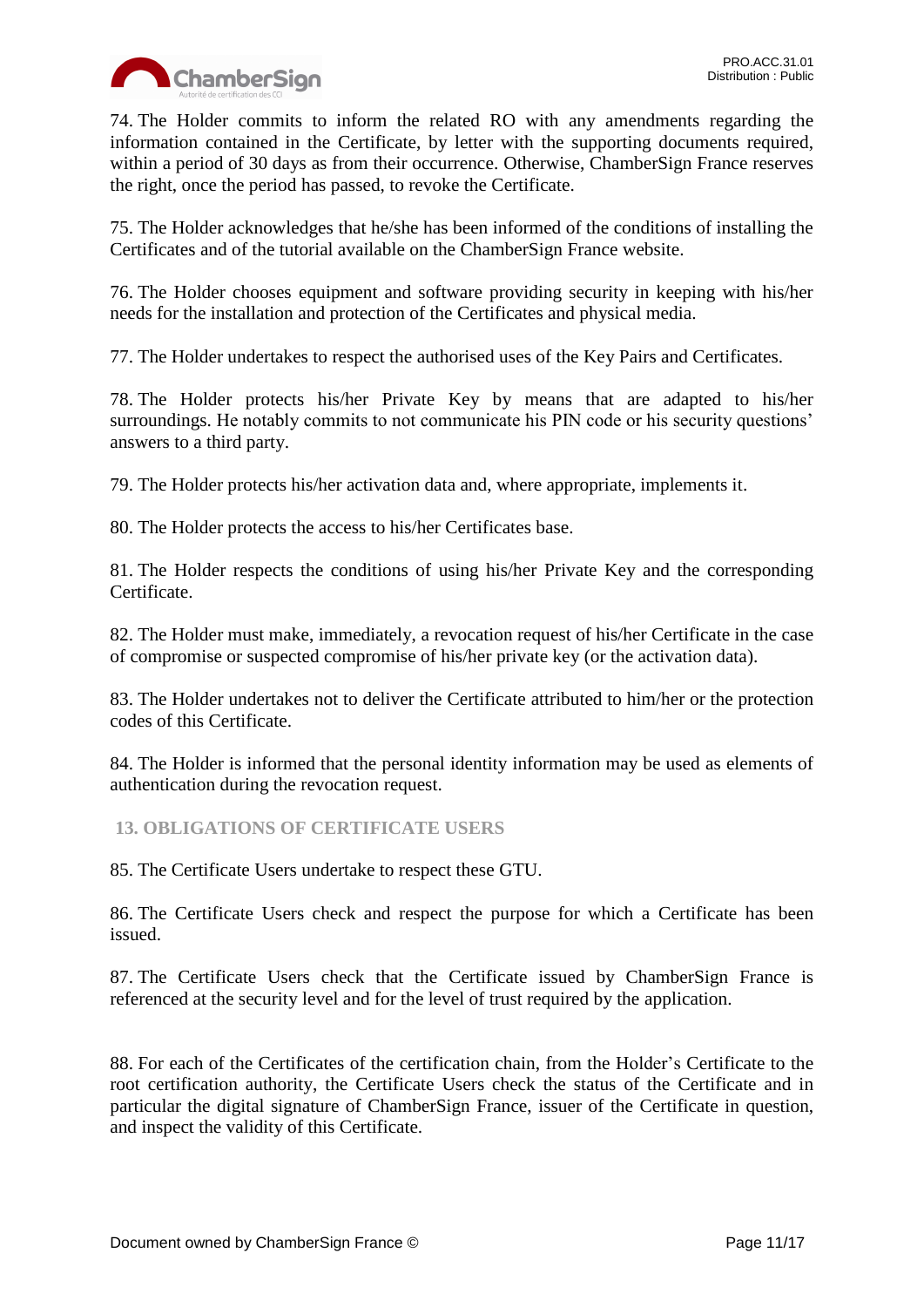

89. The Certificate Users check and respect the obligations of the Certificate Users set forth in the applicable CP.

<span id="page-11-0"></span>**14. PRICE AND PAYMENT**

<span id="page-11-1"></span>**6.10 14.1 PRICE**

90. The price of the Certificates is assessed in accordance with the pricing conditions issued by ChamberSign France.

- 91. The following settlement means are accepted:
	- \* Cash card;
	- \* Bank transfer;
	- \* Order for payment;
	- \* Cheque.
- 92. No discount is granted in the case of early settlement.
- 93. ChamberSign France reserves will invoice bank fees to the Holder should the latter issue a bad cheque, along with any costs incurred due to a payment error by the Holder, or in case of a double payment
- 94. The price of the Certificate is settled upon receipt of the invoice which corresponds to the downloading of the certification or to the anniversary date, if the payment is made in instalments.
- 95. As an exception to the above, the Client may request, on its Certificate request, to benefit from a payment by yearly instalment. In this case, the annual subscription fee is due at the Certificate anniversary date, as set forth in the subscription invoices, unless the Certificate has been revoked by the Client or the Holder before this date.
- 96. Payments are due on their due date even if the invoices issued by ChamberSign France do not mention a purchase order number or any other specific mention requested by the Client.
- 97. The Client acknowledges that the price of the Certificate is fully owed notwithstanding the Certificate early revocation, for whatever cause and even when the payment is made in instalments. The Client may consequently be obligated by way of court proceedings or by a judicial officer (bailiff) to pay any remaining amount.
- 98. In the case of lack of settlement within the required period, an indemnity shall be owed, in accordance with article L 441-6 of the Code de Commerce, calculated on the basis of the interest rate applied by the European Central Bank to its most recent refinancing operation, increased by 10 percentage points, as well as a fixed indemnity for recovery costs of 40 $\epsilon$ .
- 99. These penalties will be applicable as from the day following the date stipulated for the settlement of the invoice and shall be payable without any reminder being required.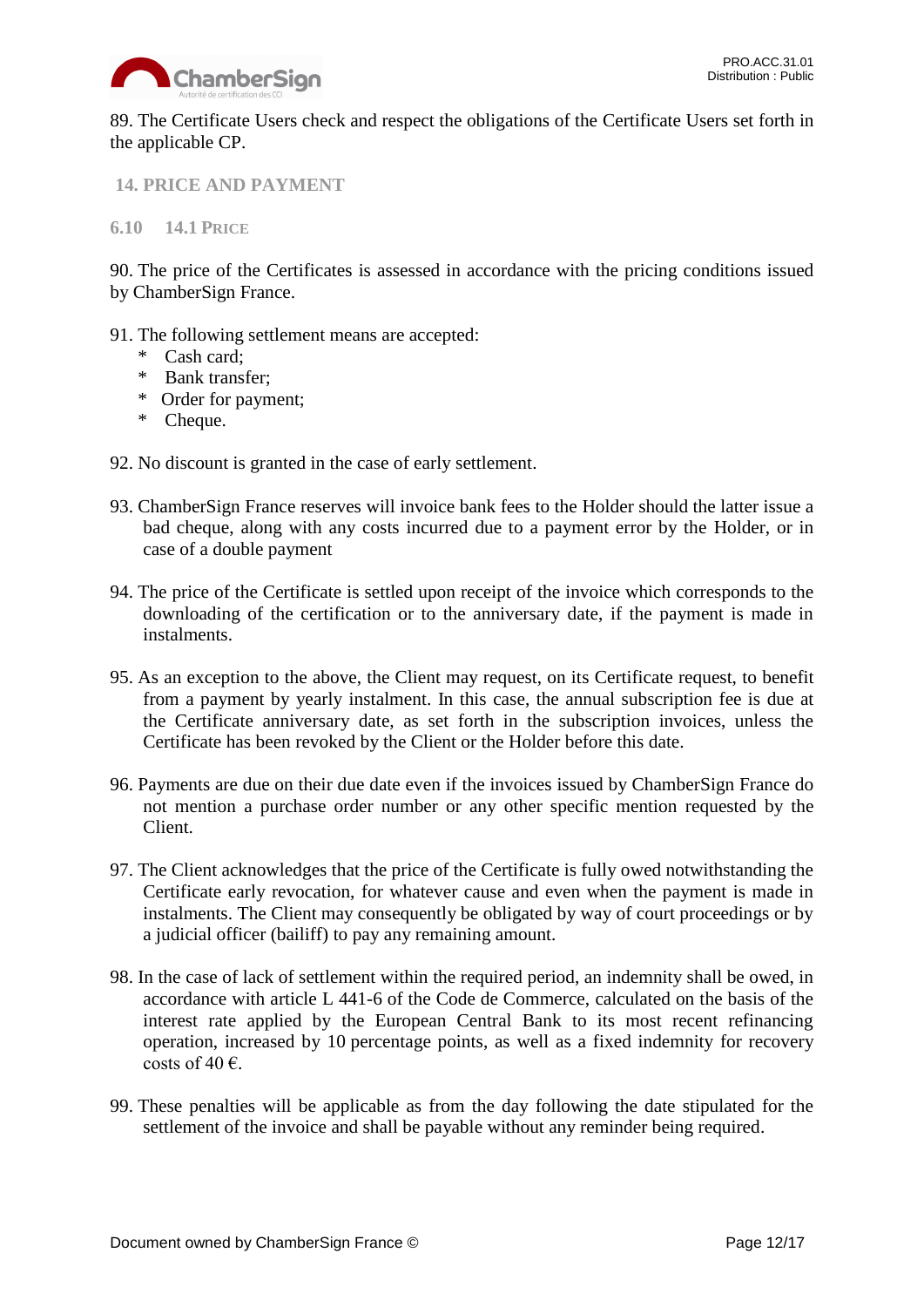

100.In the case of lack of settlement, the Certificate will be rightfully revoked without entitling any party to compensation or replacements.

#### <span id="page-12-0"></span>**6.11 14.2 INVOICING**

- 101.Original invoices are issued by ChamberSign France under electronic form and sent by email to the Holder or to any email address indicated to this purpose by the Holder during the Certificate request. The Holder and the Client commits to inform ChamberSign France of any address modification.
- 102.No request to obtain a "paper" invoice will be honoured.
- 103.An invoice is issued for each individual Certificate, even when the Client has several Certificates. The issuance of a global invoice on the Client request will generate an extra cost of 40  $\epsilon$  exclusive of taxes plus 5  $\epsilon$  exclusive of taxes per Certificate (cancellation cost per each invoice).
- 104.The Client's registered name and address indicated on the Certificate request will be used to issue invoices. No changes to this information may be made on the invoices or on the Certicate. In the case of a change of the information in the Certificate, the Certificate will have to be revoked and a new Certificate request done, under the GTU conditions.

#### <span id="page-12-1"></span>**15. LIABILITY**

- 105.ChamberSign France is liable for the compliance of its Certification Policy with the requirements issued by the Standard-CP.
- 106.ChamberSign France bears the cost of any damaging consequences as a result of failure by it or one of its components to respect its Certification Policy.
- 107.ChamberSign France acknowledges that its liability is incurred in the case of fault or negligence, by itself or one of its components, of any kind and seriousness whatsoever, which may lead to Holders' personal data being read, altered or misused for fraudulent purposes, whether this data is contained or in transit in the ChamberSign France Certificate management applications.
- 108.It is responsible for maintaining the level of security of the technical infrastructure that it uses for providing its services.
- 109.ChamberSign France may not be held liable for the prejudice caused by a use of the Certificate that exceeds the limits of the authorised use.
- 110.ChamberSign France's liability may not be incurred in the case of inaccurate information due to false declarations, false documents or the absence of information on amendments occurring in the situation of the Client, the Holder or the Legal Representative upon creating the Certificate or during its validity period, whether such false declaration, false document or omission is intentional or not.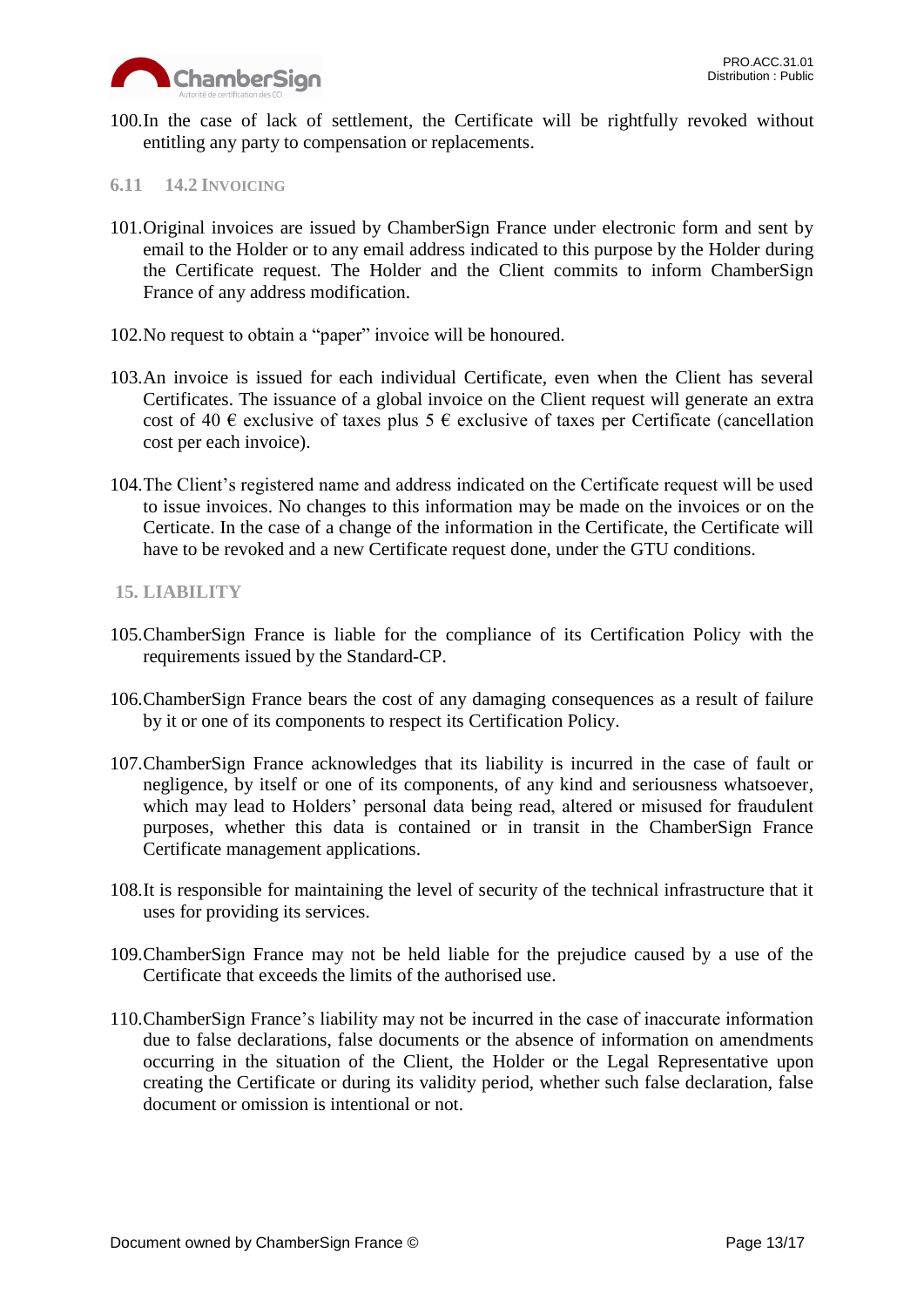

- 111.ChamberSign France does not make any commitment, or take on any liability as regards the consequences of delays in transmission, alteration, errors or losses of any electronic message, letter or document authenticated.
- 112.ChamberSign France may not be held liable for any content of the messages authenticated using its Certificates, the Client and the Holder being exclusively responsible to third party for the content of such messages.
- 113.Without prejudice to the section entitled "Insurance", ChamberSign France may not, under any circumstances, be held liable for any consequential damage such as, for example, any financial or commercial prejudice, or loss of profits or business, caused by or resulting from the subscription or related to the use of the Certificates issued by ChamberSign France.
- 114.It does not take on any commitment or liability regarding the use of a Certificate that does not comply with these GTU, in particular as regards the inspection procedures on the validity of the Certificate during a transaction.
- 115.Furthermore, ChamberSign France may not be held liable for phenomena related to the normal wear and tear of computing media, and in particular the deterioration of the information held on the said media due to the influence of magnetic fields.
- 116.ChamberSign France may not be held liable for damage related in particular to an interruption or fault in the services and applications of the Certificate User.
- 117.If the Legal Representative has acquired one or several physical media, ChamberSign France is only responsible for their physical issue.
- 118.As a result of the constant evolution of the technology and applicable framework security standards, in the case of a fault of the physical medium or its related device driver, the Client will have to make a revocation request.
- 119.ChamberSign France may not be held liable for the use of the Private Key of the Holder, who has personal liability for it. Any damage related to the Compromise of the Private Key is borne by the Legal Representative.
- 120.ChamberSign France may not be held liable for any illegal use of the Certificate when the Client, Legal Representative or Holder have not made a revocation request in accordance with these GTU.

# <span id="page-13-0"></span>**16. INSURANCE**

- 121.ChamberSign France has taken out an insurance policy through Gras Savoye, insurance broker, covering the consequences of its professional civil third-party liability, for all physical, material and consequential damage resulting from its activity.
- 122.According to the terms of the insurance policy taken out by ChamberSign France, and in the limits and conditions stipulated in this policy, the Holder may benefit from the replacement of a lost or stolen Certificate.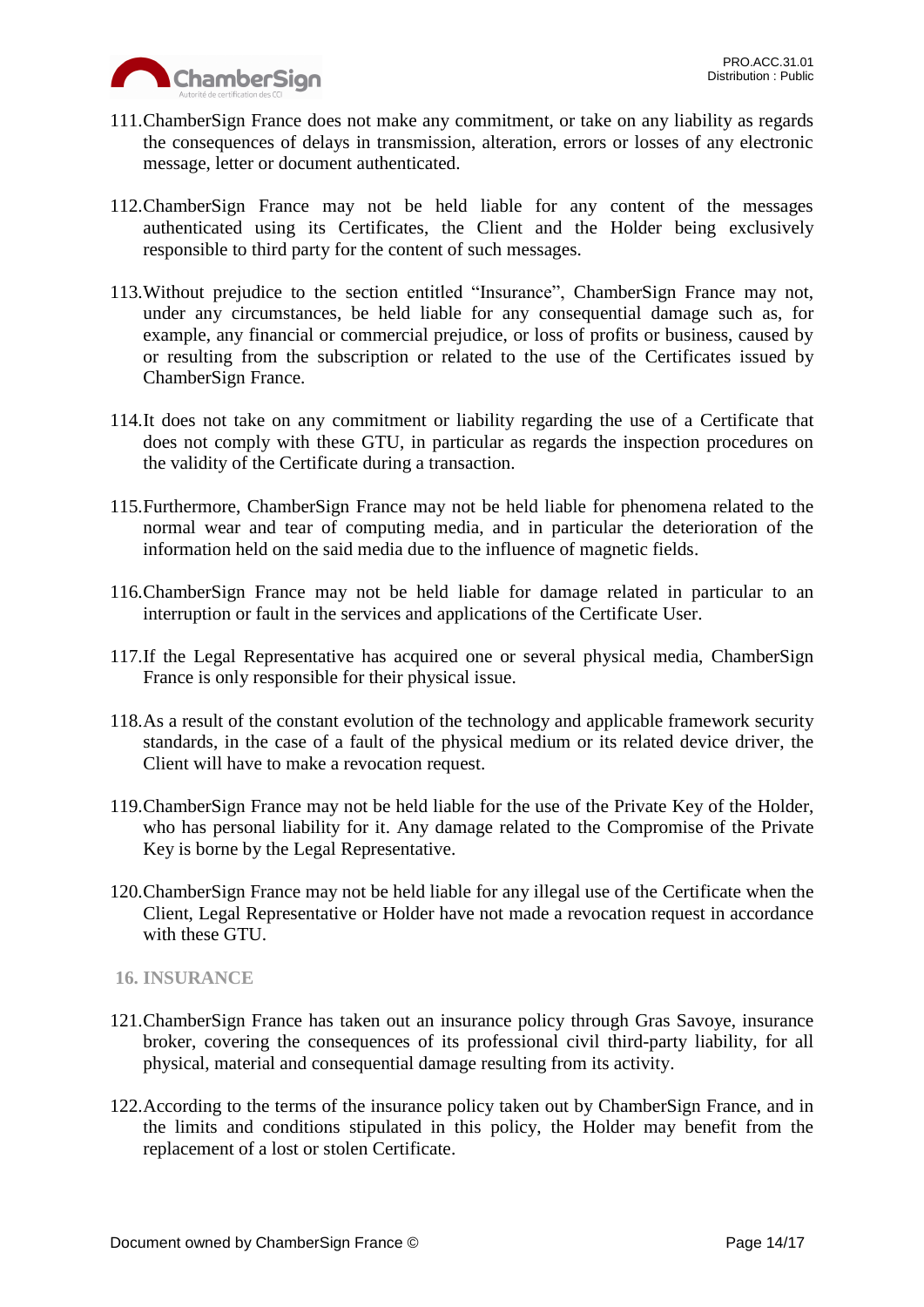

# <span id="page-14-0"></span>**17. CONFIDENTIALITY**

- 123.All information and all data provided by the parties, in writing or verbally shall be considered as confidential.
- 124.The parties undertake to:
	- treat the confidential information with the same level of protection as they apply to their own confidential information of the same importance;
	- keep the information confidential and ensure that it is not revealed or likely to be revealed either directly or indirectly to any third party;
	- avoid the confidential information being either copied, reproduced, duplicated, in part or in whole, when such copies, reproductions or duplications are not directly related to the performance of these general terms.
- <span id="page-14-1"></span>**18. INTELLECTUAL PROPERTY**
- 125.The parties declare and guarantee that they have free disposal of the trademarks, names, corporate names and other distinctive signs to be used in relation to these general terms.
- 126.With the exception of the use of the Certificates as stated in the GTU, the Client and the Holder shall not present or use trademarks, logos, files or any other intellectual property rights belonging to ChamberSign France without its prior, explicit and written authorization.
- <span id="page-14-2"></span>**19. PERSONAL DATA**
- 127.The personal data collated by ChamberSign France for the purpose of issuing and keeping the Certificates will only be processed for the purpose for which they have been collated.
- 128.ChamberSign France represents and warrants that the collection of personal data in relation to these general terms and the processing for which it is responsible is performed in accordance with the terms of law no. 78-17 of  $6<sup>th</sup>$  January 1978 regarding IT, files and freedom.
- 129.In particular, ChamberSign France deals personally with the observation in relation to the persons involved in the collation and processing of personal data of the information specified in article 32 of the law of  $6<sup>th</sup>$  January 1978.
- 130.ChamberSign France ensures the confidentiality and security of the data collated in relation to these general terms.
- 131.However, this data may be provided to the technical operator of ChamberSign France, which respects the same confidentiality policy as ChamberSign France.
- 132.The Legal Representative and the Holder may write to ChamberSign France, at the following address: ChamberSign France - 46 avenue de la Grande Armée - 75858 PARIS Cedex 17, in order to use their rights to access, question, oppose for legitimate grounds, and rectify the information about them and being processed by ChamberSign France, in accordance with the conditions set out by the law of  $6<sup>th</sup>$  January 1978.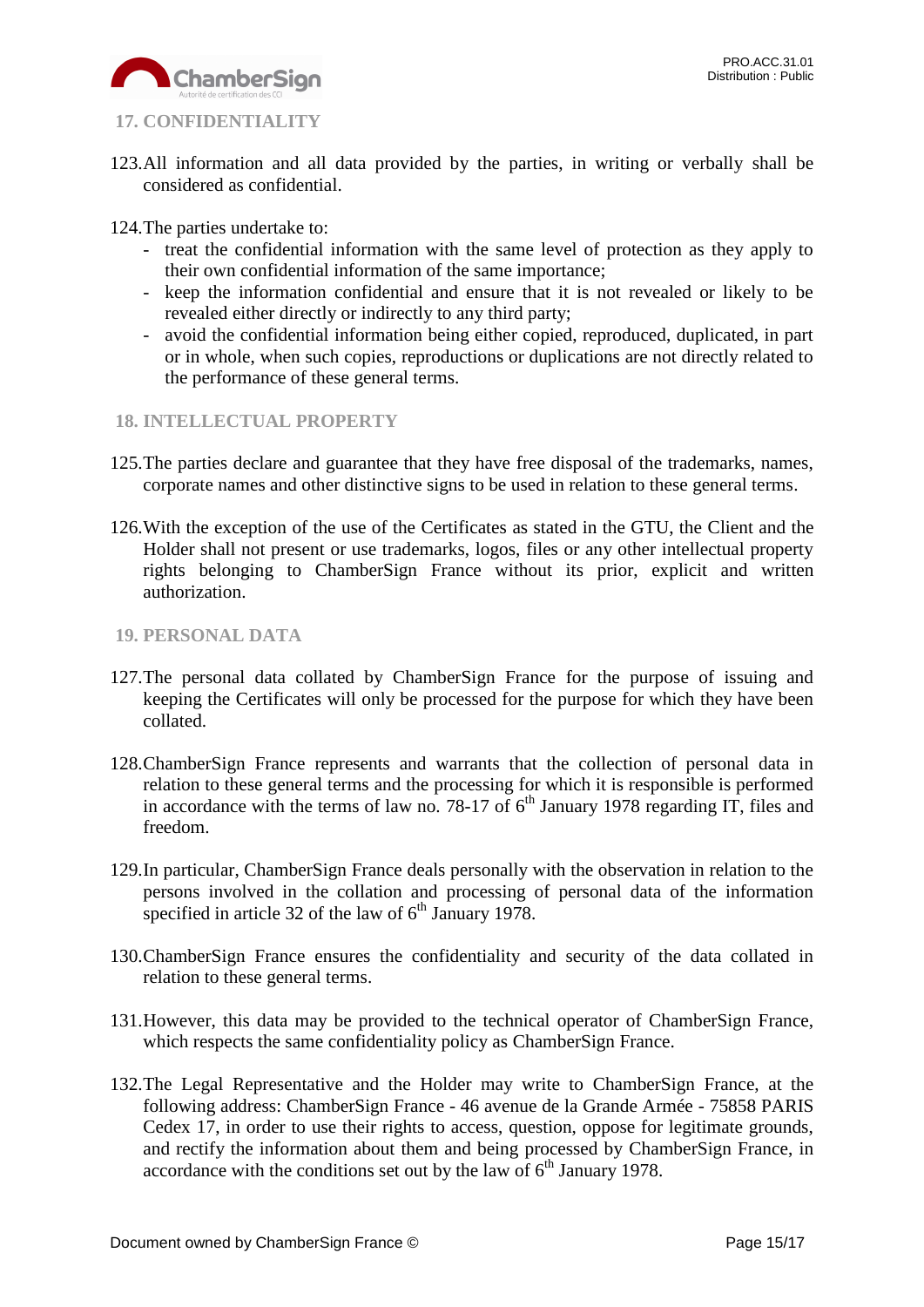

## <span id="page-15-0"></span>**20. TERMINATION OF THE SUBSCRIPTION**

- 133.The Client may terminate the subscription at any time, without reason.
- 134.In this case, the latter may not claim the reimbursement of the amounts already paid in relation to the subscription for ChamberSign France's Certification service.
- 135.ChamberSign France may terminate the subscription in advance if the Legal Representative or the Holder does not respect the contractual obligations incumbent upon them, after formal notice remaining unanswered after 30 days.
- 136.The subscription is terminated automatically:
	- in the case of expiry of all of the Certificates;
	- in the case of revocation of the Certificates;
	- in the case of lack of payment of the price of the subscription.
- 137.If, after revocation, ChamberSign France receives a new certificate request from the same person, a new file shall be created and the GTU should be signed again.
- 138.In the case of termination occurring before the end of the validity period related to the Certificate, for reasons not attributable to ChamberSign France, the price paid by the Client shall remain acquired by ChamberSign France.

#### <span id="page-15-1"></span>**21. CONSERVATION**

- 139.ChamberSign France shall keep the documents regarding the proof of the Holders' identification inspection for the periods stipulated in the Certification Policy.
- 140.The logbooks shall be kept on site for a period of 30 days. After being generated, they shall be archived and kept for five years.
- 141.The registration files are archived for a period of 11 years from the Certification issuance. If the Client request a copy of the registration file, the related cost shall be charged to the Client.
- 142.The Certificates and the CRLs are archived for a period of 5 years.
- 143.If the Client wishes the registration file, the Certificates or the CRLs to be archived for a longer period, he shall do it on its own and bear the relevant costs.

#### <span id="page-15-2"></span>**22. NULLITY**

144.Should one or several clauses of these GTU be deemed as null and void or declared as such by a law, regulation or further to a final ruling from a jurisdiction, the other clauses shall maintain their full validity except in the case of characteristics that are inseparable from the disputed clause.

#### <span id="page-15-3"></span>**23. ENTIRE AGREEMENT**